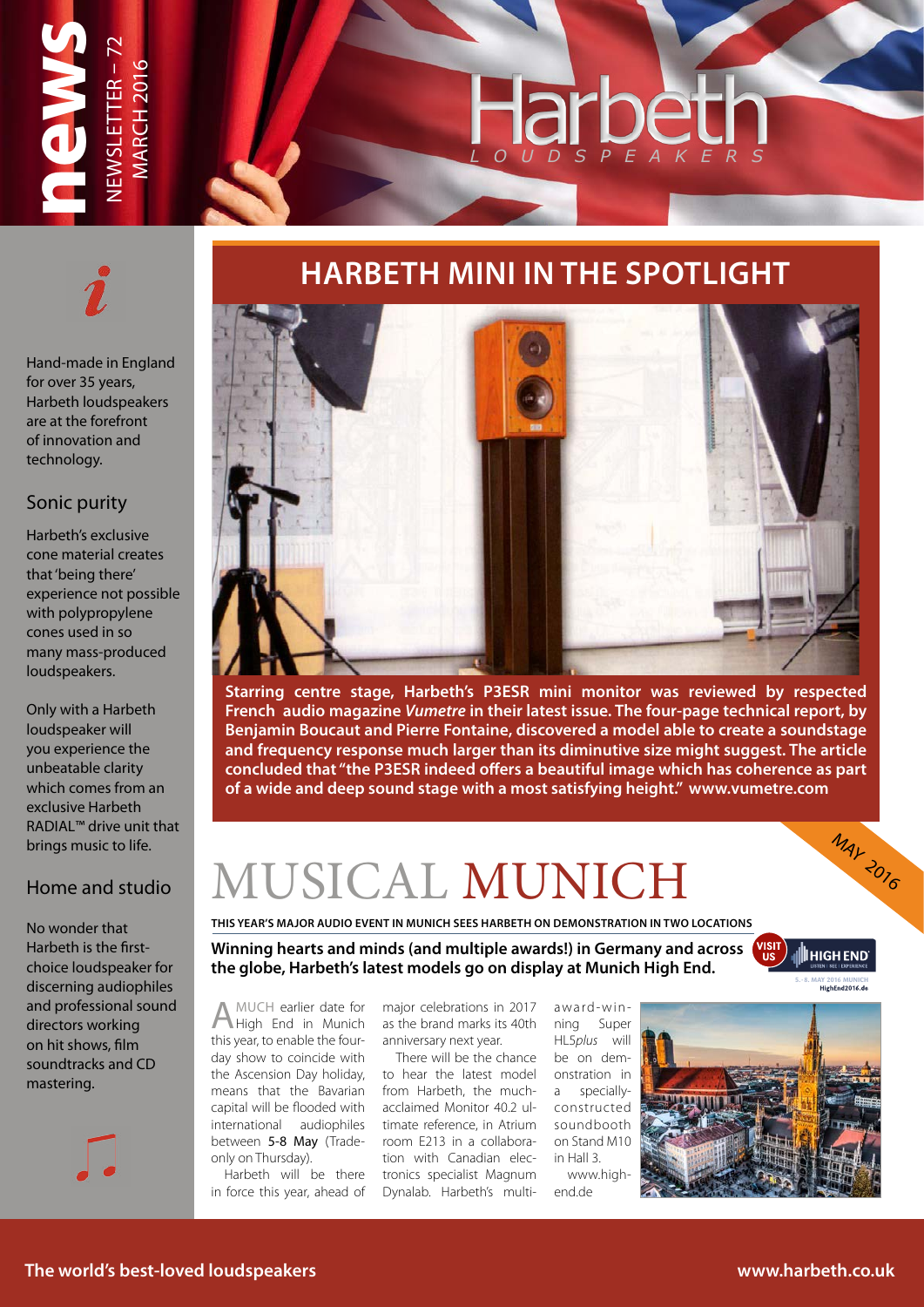

#### **CONTACT**

Harbeth Audio is proudly an independent British company, wholly owned by the designer. This gives us complete control over our destiny and allows us to create products that are truly sought-after around the world.

Send your stories for inclusion in our regular newsletters to the editor, ideally with high-resolution photographs.

THE EDITOR

Harbeth Audio Ltd West Sussex

Email: pr@harbeth. co.uk

484371

Keep up-to-date with news from the worldwide Harbeth family by following us on Twitter @HarbethHQ and liking us on Facebook: facebook.com/ HarbethHQ



PICTURE OF THE MONTH - HARBETH AT HEART OF REVIEWER'S SYSTEM

**Several eminent reviewers have Harbeth-based reference systems, among them Dutchbased Jan de Jeu. Sharing this wonderful image of his Super HL5***plus* **with** *the-ear.net'***s online audience, Jan speaks of his love for the pure, natural sound which only Harbeth's RADIAL™ cone technology can provide: "I feel that Harbeth speakers sound like musical instruments, instruments that connect with the heart". See his M40.2 review below.**

# BIG BRISTOL BONANZ

#### **The UK's major audio event goes from strength to strength as another sell-out Sound and Vision show draws record crowds to Bristol.**

TWO Harbeth rooms, packed for the duration, sums up the popularity of this year's Bristol hi-fi show. With a move away, in recent years, from home theatre

setups, back to traditional two-channel hi-fi, the event is proof that UK interest in good quality audio is alive and well.

With a win-win for the or-



ganisers (retail chain Audio-T) who reap income from exhibitors, visitors, and sales made at the Show, it's incredible that Britain still has no sizeable audio event in or near its capital city.

"The Bristol show was extremely popular yet again", says Harbeth owner Alan Shaw (*right*) who was on hand throughout the event's three days. "We met lots of existing Harbeth customers as well as scores of others who are interested in creating natural sounds at home."

Harbeth was joined in

#### **SOUND&VISION**

the West Country by friends (and near neighbours) from The Bespoke Audio Company whose passive pre-amp was at the heart of one of the Harbeth systems (left).



NEWEST HARBETH MODEL EXCITES THIS EAR REVIEWER'S EARS

### ONLINE MAG DELIGHTS IN 40.2

REVIEWER Jan de Jeu uses Harbeth in his reference system (see top photo), but even he was wowed by the brand's latest model, the Monitor 40.2 ultimate reference. "When the first pair arrived in the Netherlands, I was one of the first to give them a listen. I instantly loved what I heard", he told his online audience at the-ear.net.

"Because the 40.2 is so good at com-

municating the emotional message of the music, it was hard to focus on audiophile criteria like resolution, detail, dynamics, focus, transparency et al. Still, I managed, and in my listening room it was apparent that these aspects are all beyond criticism. Interpretation became more important than the quality of the recording", he concluded.

Read the review at: [www.the-ear.net](http://http://www.the-ear.net/review-hardware/harbeth-m402-standmount-loudspeaker)



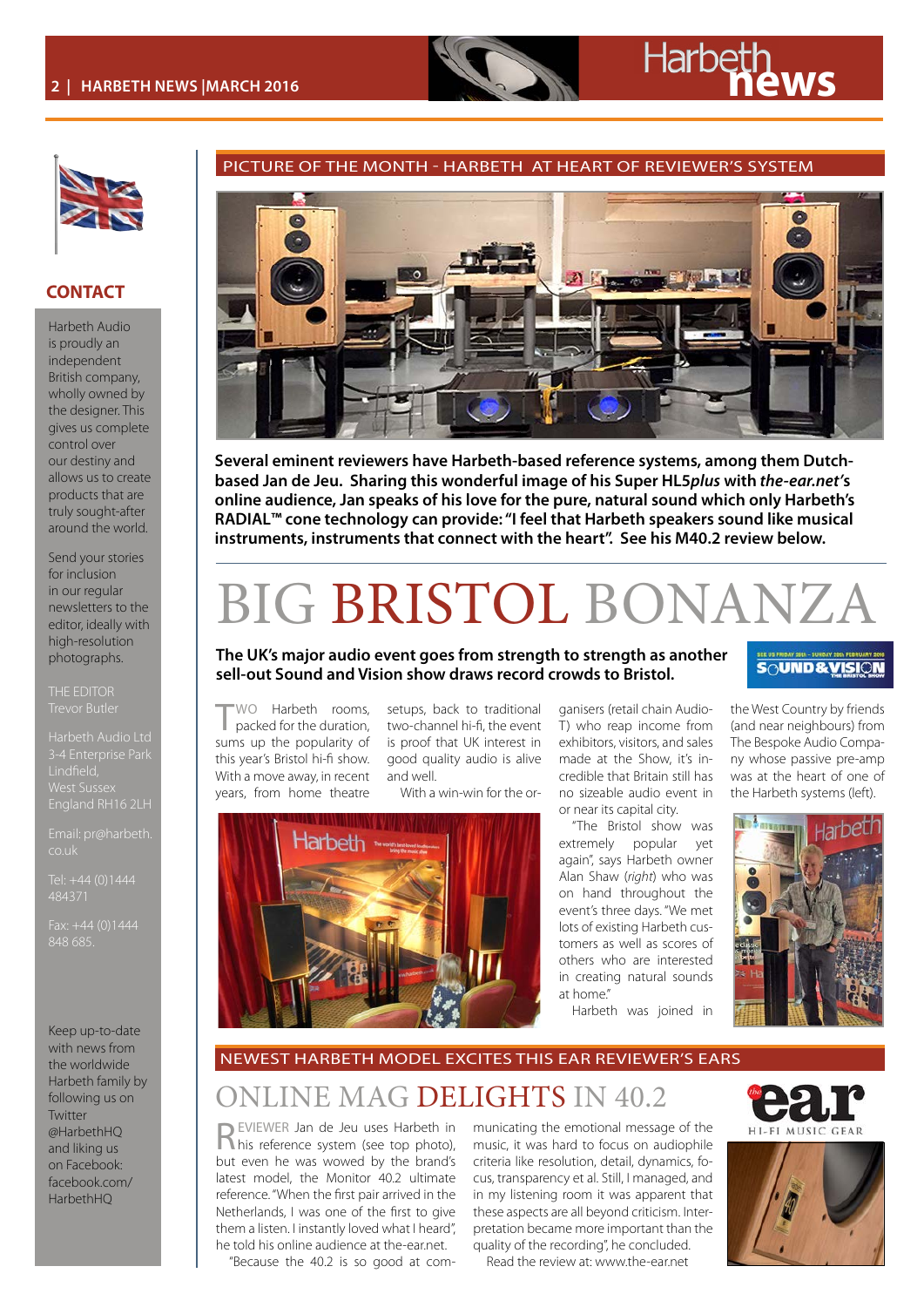

# INTERVIEW DOWN-UNDER

#### **AUSTRALIA'S** *STEREO NET* **SCOOPS EXCLUSIVE INERVIEW WITH HARBETH OWNER AND DESIGNER**

AUSTRALIA's leading magazine, *StereoNet*, caught up with Harbeth's owner for the rare chance to interview Alan Shaw about his award-winning loudspeaker creations which have captivated the audio world. Mark Gusew discovered a passion for top-quality sound and naturalness, which dates back over 40 years to the designer's teenage years behind the scenes at BBC local radio. Read the full interview: [www.stereo.net.au](http://http://www.stereo.net.au/articles/exclusive-alan-shaw-harbeth-interview)



# BEST OF **DUTCH WEB REVAMP** SWEDISH **STOCKHOLM SHOWCASES THE WORLD'S FINEST AUDIO GEAR**

*With an outside temperature below zero, and snow on the ground, Swedes gathered in two of the capital's main hotels for their annual pilgrimage to the finest audio equipment. Harbeth Sweden joined the Sweetspot event at the modern Clarion Sign building.*

RESISTING the urge of most international hifi show organisers to force exhibitors to attempt halfdecent demonstrations in woefully inadequate hotel bedrooms, Sweden's Sweetspot is different.

Eschewing the confines of inadequately-sized



rooms, organiser Björn Hestner (inset) refuses to use any but the larger conference rooms at the Clarion Sign hotel. The

result is a European show with space to move around and ample room to sit in comfort and enjoy the fine sounds being produced by the high-end brands who present at the annual event.

Trevor Butler (pictured in action, left) travelled from the Harbeth factory to meet show visitors, give presentations, and lead Q&A sessions, while music was provided by Stockholm Harbeth dealer and vinyl



addict Bengt Söderberg who runs Vinylbutiken in the city. "As well as

meeting many existing Harbeth customers, it

was a delight to expose the brand to a potential new

audience who were eager to know more about Harbeth's exclusive RADIAL™ technology and the pure, natural sound of the world's best-loved loudspeakers", explains Trevor.

Details from: www.audioconnection.se



### INCREASING DEMAND FOR HARBETH IN BENELUX

# NEW BELGIUM DEALERS

**HARBETH** are expanding their reach in Belgium by adding two new dealers: Ludwig Audio (http://www.ludwig-audio.be) and Wide Screen Audio (http:// widescreenaudio.be/) join the growing chain of carefully selected Harbeth stores.

Wide Screen Audio has its shop

in the city of Ghent while Ludwig Audio can be found in the city of Floreffe (near Namur).

With these two new dealers. availability of the Harbeth brand now covers most of Belgium, with two other great shops - Gydotron and Pink Noise, respectively in the Antwerp and Brussels vicinity.





As part of a refresh of its corporate branding, Harbeth Benelux/Audio Ingang has launched a new website. "The fresh, new site is easy to navigate and full of information", says Garmt van der Zel. "We are very pleased with what has been created." View the new site at www.audioingang.nl

#### **HEADING TO READING**



Harbeth dealer Guildford Audio is staging its annual free-entry hi-fi event which is fast becoming one of the 'must visit' shows in the South of England. "Most of the equipment is rarely under one roof and in such a relaxed atmosphere", says organiser Trevor Martin.

The Best Western Plus Reading Moat House hotel (Mill Lane, Sindlesham, Wokingham) will be transformed into an audio haven for **9-10 April**. Doors open at 9am.

www.guildfordaudio. co.uk